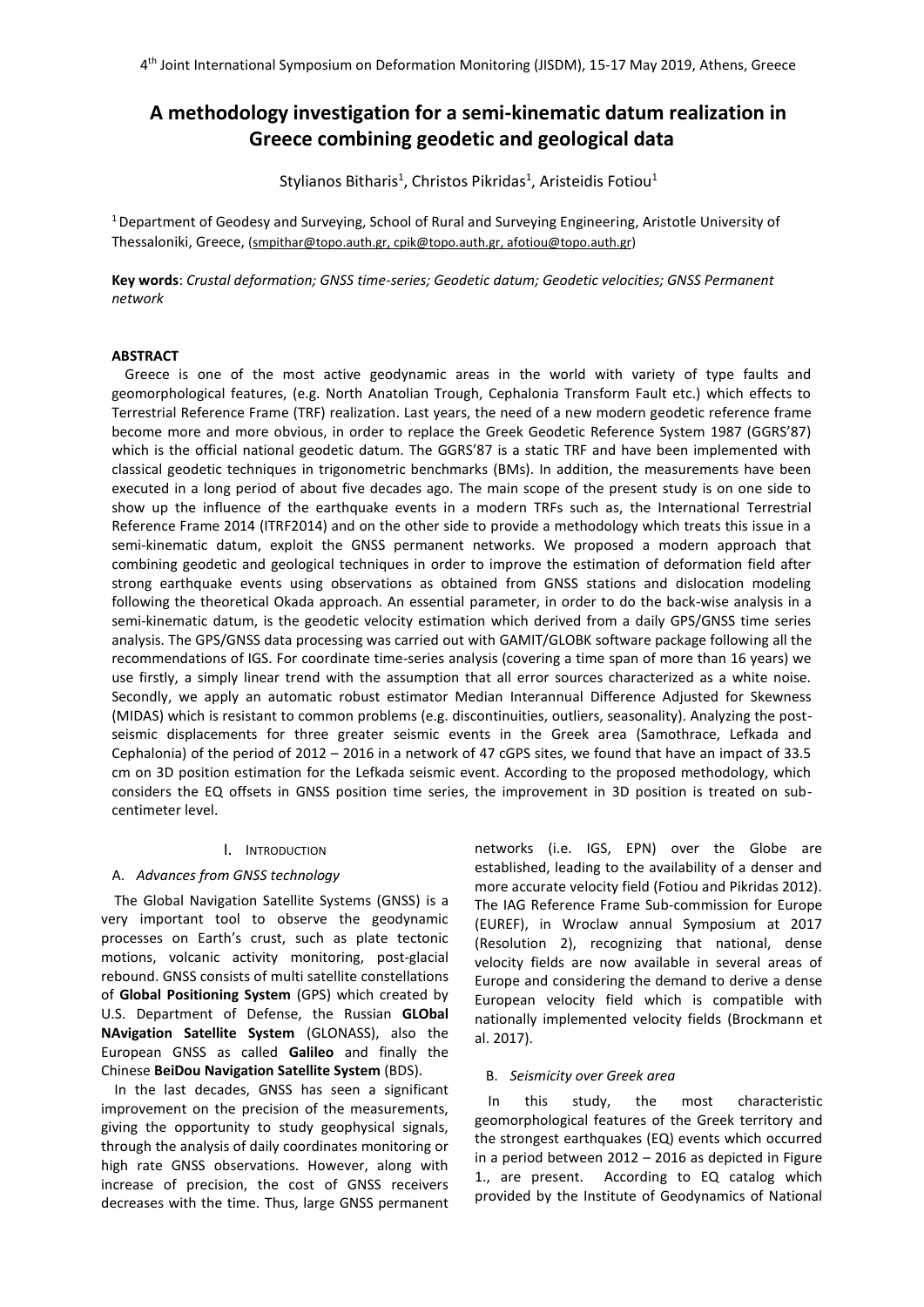Observatory of Athens [\(www.gein.noa.gr\)](http://www.gein.noa.gr/), the number of the strong EQ events with magnitude more than 6 Mw for the study period is total 4.

With chronological order, the most intense EQ events was occurred: i) on Cephalonia Island at the January of 2014 with magnitude  $6.1$  M<sub>w</sub>, ii) in the Northeastern region of Aegean Sea, on the Samothrace Island with magnitude 6.9 Mw, iii) on Lefkada Island at the Ionian Sea with magnitude 6.5 Mw. For these three EQ events we have estimate the displacements using the observations from the relative GNSS permanent networks. In Table 1 detail information, about the related EQs and the nearest to epicenter GNSS station, is provided.

Table 1. Details about EQ events and the nearest GNSS

| stations                 |       |       |             |              |  |
|--------------------------|-------|-------|-------------|--------------|--|
| Location of EQ epicentre |       |       | <b>GNSS</b> | Distance     |  |
|                          |       |       | station     | from EQ [km] |  |
| Region                   | Long. | Lat.  |             |              |  |
| Cephalonia               | 20.41 | 38.19 | <b>VLSM</b> | 34           |  |
| Samothrace               | 25.40 | 40.29 | LEMN        | 47           |  |
| Lefkada                  | 20.45 | 38.76 | PONT,       | 20,          |  |
|                          |       |       | <b>SPAN</b> | 19           |  |





Figure 1. Seismicity of Greece 2012-2016 and the active faults contained in NOAFaults database (Ganas et al. 2013)

## II. METHODOLOGY

#### A. *The concept*

The main idea for the new/modern semi kinematic datum in Greece based on a novel approach, which takes into account the geodetic velocity field and the deformation field due to strong earthquake events. Since the last years, many studies focused on the implementation of a new Greek geodetic reference frame, propose different methodologies to overcome the effect of the strong geodynamic activity of Greece.

The last years, a plethora of studies exploit the GNSS technique, for geodetic velocity estimation over the South-East Mediterranean region and especially in Greece (e.g. McClusky et al. 2000; Hollenstein et al. 2008; Floyd et al. 2010; Bitharis et al. 2016). Chatzinikos et al. (2015) propose the implementation of a semi-kinematic datum, based on seven stable crustal blocks, which are describes the geophysical structure of Earth's crust. Bitharis et al. (2017) show up the impact of inhomogeneous Greek velocity field with emphasis to kinetic energy, proposing an Optimal Reference Frame (ORF) which based on a criterion of minimizing the relative angular momentum implies the realization of a reference frame whose total kinetic energy is minimal (Dermanis 2001).

A semi-kinematic datum generally defined in a specific reference epoch, given the possibility to transform the kinematic point coordinates from each measurement epochs to the reference epoch, using the geodetic velocities. On previous study (Bitharis, Papadopoulos, et al. 2018), we emphasized the necessity of a geodetic velocity in order to process regional GNSS networks and therefore to establish a modern semi-kinematic reference frame in Greece.

The mathematical formula of our proposed methodology described by the following equation:

$$
\mathbf{X}_{t_i}^o = \mathbf{X}_{t_j}^\alpha + \dot{\mathbf{X}}_{t_i - t_j} + \mathbf{E}\mathbf{q}_{t_i - t_j}^n \tag{1}
$$

where  $\mathbf{X}_{t_i}^o$  is the vector of adjusted coordinates at the reference epoch  $t_i$ , which the semi-kinematic datum is fixed.  $\mathbf{X}^{\alpha}_{t_j}$  denote the vector of a-priori coordinates at  $t_j$  epoch. Also, with  $\mathbf{X}_{t_i-t_j}$  in the vector of geodetic velocities as estimated. Finally, with  $\begin{bmatrix} \mathbf{e}_i \ \mathbf{e}_i \ \mathbf{e}_i \end{bmatrix} = \begin{bmatrix} \mathbf{e}\mathbf{q}_x^n & \mathbf{e}\mathbf{q}_y^n & \mathbf{e}\mathbf{q}_z^n \ \mathbf{e}\mathbf{q}_y^n & \mathbf{e}\mathbf{q}_z^n \ \mathbf{e}\mathbf{q}_z^n & \mathbf{e}\mathbf{q}_z^n \end{bmatrix}_{t_i = t_i}$  $\mathbf{Eq}^n_{t_i-t_j} = \begin{bmatrix} \mathbf{eq}^n_x & \mathbf{eq}^n_y & \mathbf{eq}^n_z \end{bmatrix}_{t_i-t_j}$  we describe the strong earthquake displacements in 3D geocentric cartesian coordinate system of each *n* point.

Also, Equation 1, can be formed in detail in matrix equations as:

$$
\begin{bmatrix} \mathbf{X}^n \\ \mathbf{Y}^n \\ \mathbf{Z}^n \end{bmatrix}_{t_i}^{\circ} = \begin{bmatrix} \mathbf{X}^n \\ \mathbf{Y}^n \\ \mathbf{Z}^n \end{bmatrix}_{t_j}^{\circ} + \begin{bmatrix} \mathbf{V} \mathbf{x}^n \\ \mathbf{V} \mathbf{y}^n \\ \mathbf{V} \mathbf{z}^n \end{bmatrix} + \begin{bmatrix} \mathbf{e} \mathbf{q}_x^n \\ \mathbf{e} \mathbf{q}_y^n \\ \mathbf{e} \mathbf{q}_z^n \end{bmatrix}_{t_i - t_j}
$$
(2)

Especially, in the present study, we are lead to the assumption that the reference epoch of the semikinematic datum is the 2012.01. The coordinates of 47 selected GNSS stations (see; Figure 2) in epoch 2016.01 were transformed to the reference epoch using the estimated geodetic velocities. This selection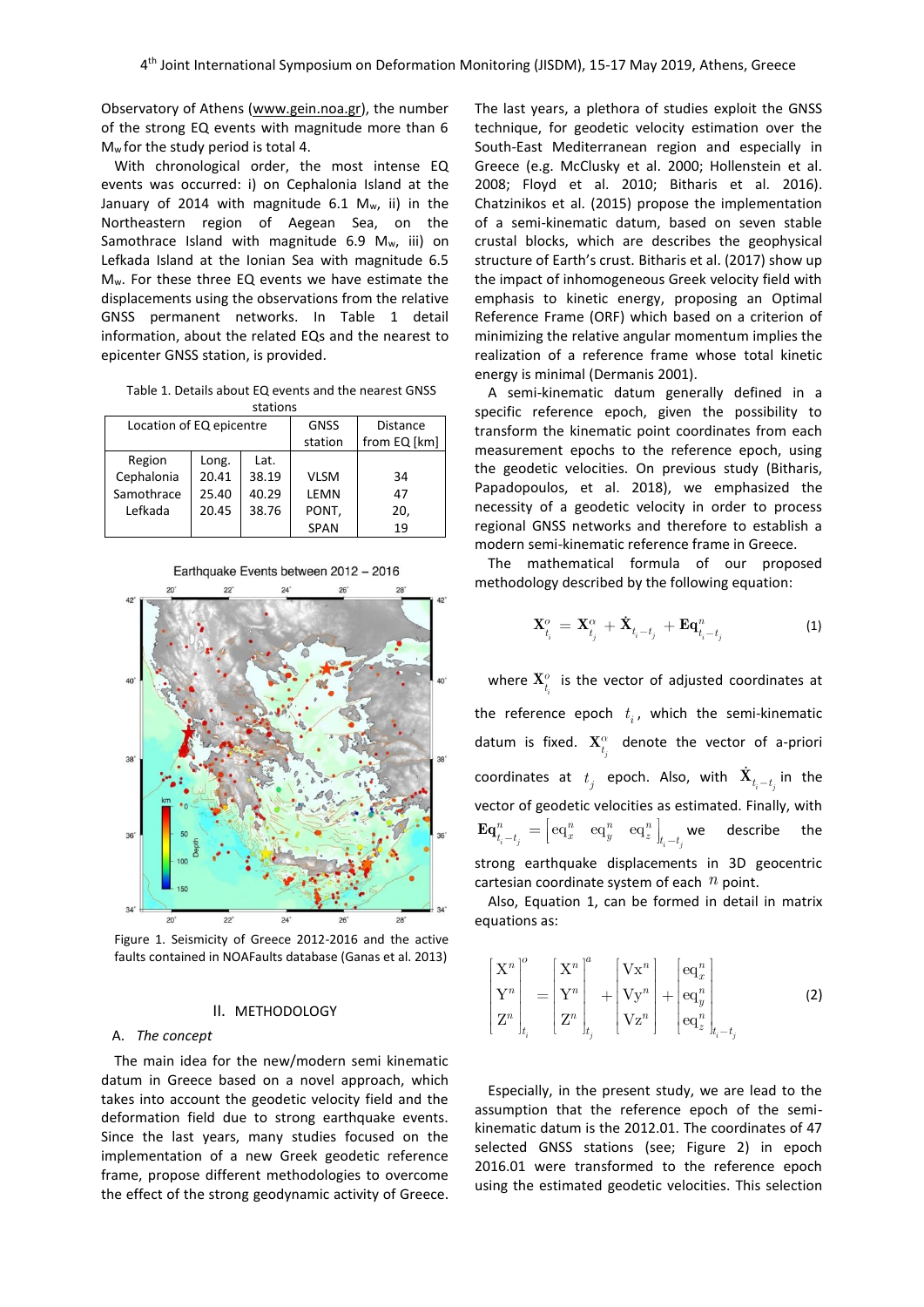was done with the criterion of common GNSS stations in these two different epochs.

### B. *GNSS data analysis*

The GNSS data process was performed using GAMIT (**G**NSS **a**t **MIT**), which is a fully operated scientific software package, oriented to crustal deformation studies (Herring et al. 2010). Our analysis was extended in a long-time period covering 16 years (2001-2016) of continuously GPS (daily) data for more than 220 European Continuously Operating Reference Stations (CORS). Should be mentioned that the majority of GNSS stations was primary established for Network Real Time Kinematic (NRTK) applications. The most GNSS sites are located in areas with strong geodynamic activity such as Ionian Sea and Corinth Rift, are suitable for geodynamic investigation purposes. The monument foundation in the most sites is a roof, following the recommendations of EPN/EUREF. In our local network 5 Greek EPN stains are included (AUT1, NOA1 LARM, PAT0 and TUC2).

As a first step, the quality check of GNSS 30-sec RINEX files was performed. Next, we estimate daily loosely constrained solutions of site positions, where orbital and Earth Orientation Parameters (EOP) were held fixed to IGS final and IERS Bulletin A values with weights. The weighting strategy is dictated by the network scale and the a-priori Earth rotation tables, thus the EOPs are constrained as recommended for a continental scale analysis (Herring et al. 2010). The whole GNSS network was separated in 6 individual sub-networks using more than 24 common IGS stations for each sub-network.

Additionally, about GNSS analysis strategy, we follow the recommendations of IGS/EUREF analysis centers, Zenith Total Delay (ZTD) adjusted every 2-hour interval using Vienna Mapping Function 1 (VMF1) (Boehm et al. 2006). Concerning the Solid Earth Tides, the IERS2003 conventions were followed. In addition, the FES2004 ocean loading model (Lyard et al. 2006) and the Atmospheric Pressure Loading corrections (Tregoning & van Dam 2005) were applied.



Figure 2. The spatial distribution of Greek GNSS Network (below) and core IGS Network (above).

 On the second step, all the individual sessions of the six local sub-networks were combined, using a seven-parameter Helmert transformation to estimate site coordinates in ITRF2014 (Altamimi et al. 2016) from individual daily solution.

The estimation of the geodetic velocities is a very important step in our study, due to key-role who plays on our proposed methodology. Also, it is mandatory to clean/remove the outliers from daily coordinate timeseries, in order to reflect the geophysical signals and the geodynamic processes of the Earth's crust. Thus, we follow two different approaches for the geodetic velocity estimation, comparing them to choose the most suitable for our case. Initially, a simple linear model was fitted on the daily coordinated time-series. Correspondingly, we apply a robust trend estimator MIDAS approach (Blewitt et al. 2016) which developed to make trend estimates resistance to step discontinuities in time-series.

## C. *Timeseries Coordinates of LEMN, PONT, SPAN, VLSM stations.*

In our analysis, we estimate the post-seismic displacements using the daily coordinate timeseries, which is a very useful tool for natural geohazards monitoring, providing a comprehensive view of GNSS station trajectories.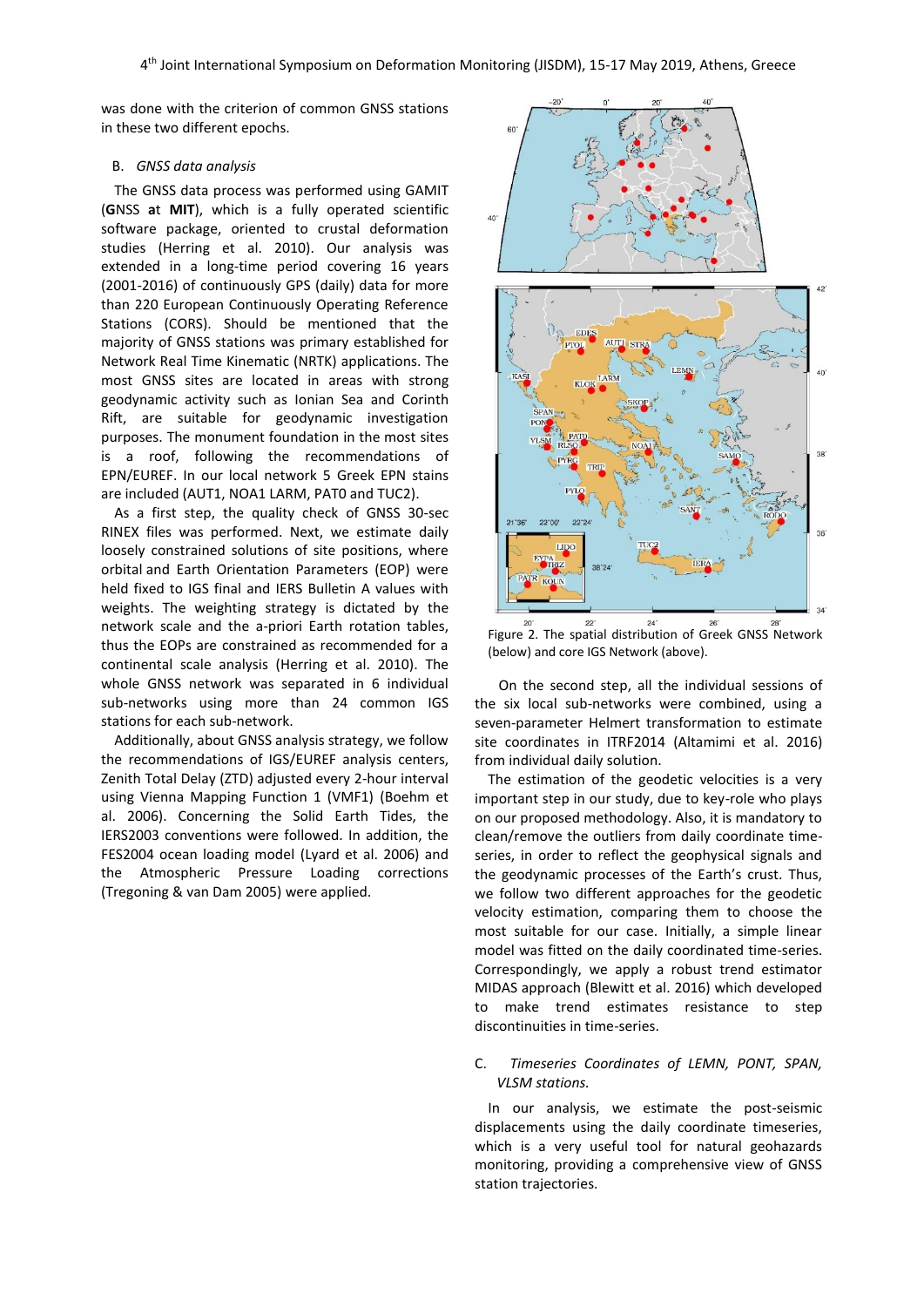On Figure 3, we represent the daily (raw) coordinate timeseries of the nearest GNSS stations to each EQ event that we study (see; Table 1). We choose to represent only a small time-span window of the timeseries, because we prefer to focus on the time when the earthquake event was occurred.

The estimated post-seismic displacements for the selected GNSS sites for the three EQ events are given in Table 2. These values calculated using average differences of a weekly coordinates for a period of one month before and after the EQ event. We choose to calculate the displacements using the coordinates of a month period after the events due to post-seismic relaxation, which is a phenomenon caused from large EQs ( $M_w \ge 5.5$ ) and can be described as a timedependent redistribution of displacement (Feigl & Thatcher 2006). The most recent realization of ITRF (Altamimi et al. 2016), including parametric fitting models (*Log)arithmic, (Exp)onential, Log+Exp, and Exp+Exp* in coordinate time series to reduce the impact of large EQs.

The highest offsets in GNSS timeseries was founded in PONT station, which located on the hanging-wall of the fault. The co-seismic displacements on topocentric coordinate system, calculated as 38 cm to the south and 21 cm to the west for PONT. The second permanent station SPAN moved almost to the same direction, with smaller values 6 cm to the south and 7 cm to the west. Our results are confirmed in previous studies (Ganas et al. 2016).



Figure 3. Daily raw coordinate timeseries of the nearest GNSS stations. VLSM (Cephalonia), LEMN(Lemnos) and PONT, SPAN (Lefkada).

The geodetic offsets/displacements that detected for timeseries analysis they have compared with those from a theoretical model, so-called Okada approach (Okada 1985), which provides analytical solutions for deformations due to shear and tensile faults in an elastic half space. Especially, for the two EQs which occurred in the Ionian Sea (i.e. Cephalonia and Lefkada) a detail view given by (Bitharis, Pikridas, et al. 2018). Additionally, on previous study by Sboras et al. 2015, it was found that the comparison between modelled and observed ground deformation was fully

compatible for Samothrace EQ. Co-seismic deformation modelling helps to detect discontinuities in GNSS time series (Métivier et al. 2014)

| Table 2. The estimated displacements using GNSS time-         |
|---------------------------------------------------------------|
| series, in geocentric cartesian reference system as expressed |
| in ITRF2014 (units: $m$ )                                     |

| <b>GNSS stations</b> | $\operatorname{eq}_x$ | $eq_u$   | $\operatorname{eq}_z$ |
|----------------------|-----------------------|----------|-----------------------|
| VLSM                 | 0.017                 | $-0.024$ | $-0.012$              |
| LEMN                 | 0.033                 | $-0.009$ | $-0.045$              |
| PONT                 | 0.255                 | $-0.126$ | $-0.334$              |
| SPAN                 | 0.061                 | $-0.055$ | $-0.047$              |

# D. *Assessment of geodetic velocities with different fitting models*

On current subsection we considered to perform the analysis of the geodetic velocity estimation, with simple linear model, assume that the errors are characterized as a white noise, and on the other side using a MIDAS which is a more sophisticated approach. The results of two different approaches are shown on Figure 4. According to the results, we can detect that the differences appeared in the intense geodynamic activity such as: Ionian Sea, Lemnos Island and Santorini volcano. In Figure 5, we shown the histogram of geodetic velocities differences between Linear Model and MIDAS trend estimator. The differences are very closed in the most sites, with values smaller than a 2 mm/yr on the horizontal component for the 80% of the GNSS sites and 0.5 mm/yr for the 70% of the network on the vertical component respectively. Nevertheless, we have significant differences in the GNSS stations which are located in Ionian Sea (e.g. PONT, SPAN and VLSM) and on Northeastern Aegean Sea (LEMN and SAMO). We can assume, that these different results are due to the strong earthquake events (see; Table 1) which effects on the daily GNSS coordinates timeseries (see; Figure 3). Especially, about GNSS station PONT, which is located on the south region of Lefkadas Island, we have the grater differences, in both velocity magnitude and azimuth/angle.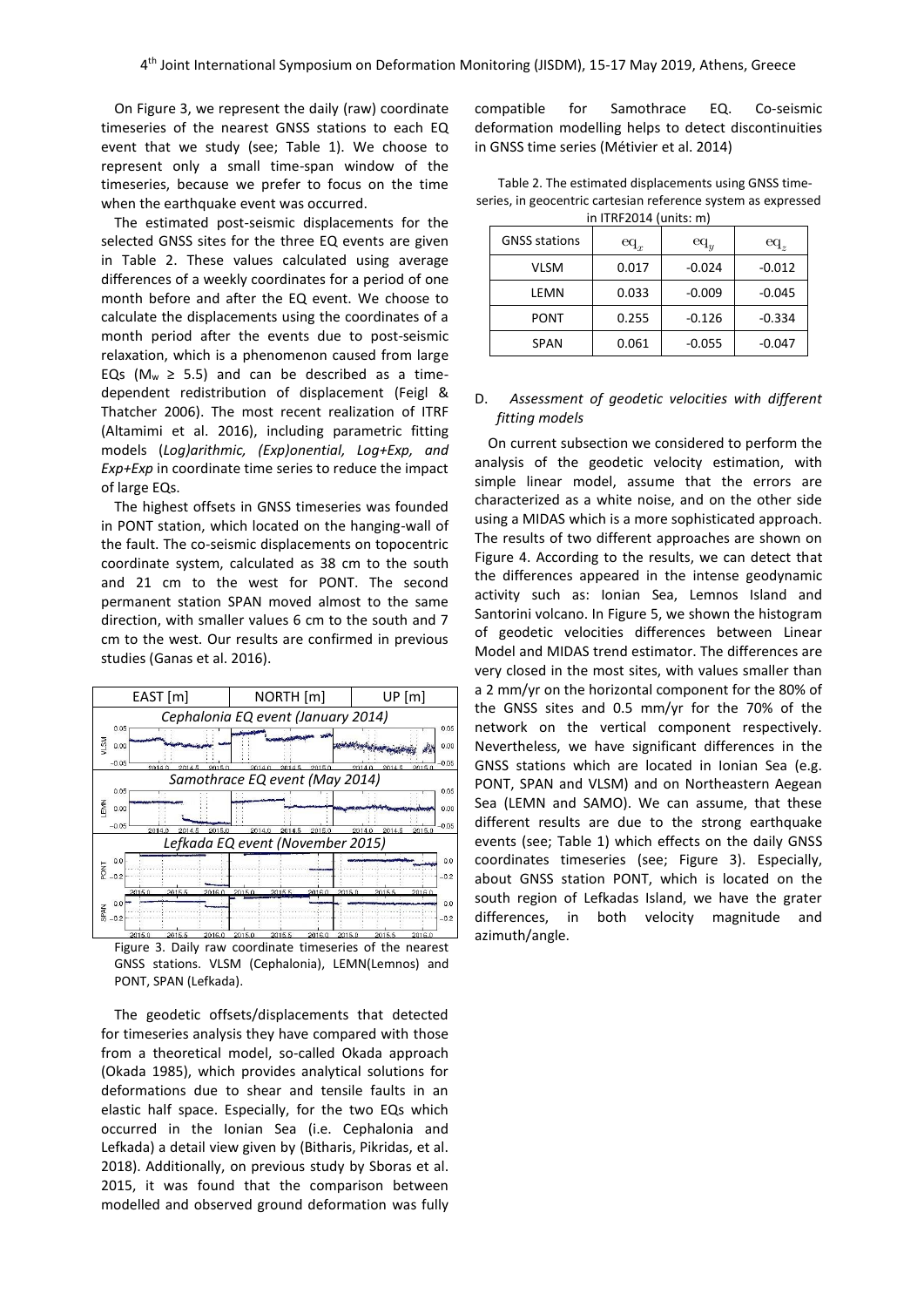

Figure 4. Geodetic velocities over Greece applying: a) Simple Linear trend model (red vectors), b) MIDAS trend estimator (green vectors). Color bar depicts the vertical component.

Concerning to vertical velocities, we have a small yearly temporal variation, due to the missing of intense geophysical phenomena, such as postglacial rebound, as confirmed in previous studies (Bitharis, Ampatzidis, Pikridas, Fotiou, et al. 2017). According to the results obtained by the comparison between the two different approaches, we appreciate that the vertical velocity (vUp) estimation using MIDAS, provides a smoother pattern on the vertical component. This can be explained by the fact that the linear model is more sensitive overcame the GNSS timeseries offset/gaps and generally the discontinuities.





#### III. RESULTS AND DISCUSSION

We proposed a methodology of a semi-kinematic datum which can maintain and improve the geodetic infrastructure which is the prerequisite a for long-term sustainability of a Greek Reference Frame. Including a correction term of EQ offsets on a backward analysis using a time depended transformation model as formed in Equation 1, we ensure a most consistent GNSS network in a specific reference epoch.

The necessity of a datum modernization, was reflected in Figure 6, where the differences between adjusted - observed coordinates at reference epoch of the semi-kinematic datum are illustrated. The timedepended transformation was carried out following four different approaches:

- *1) Linear fitting model*
- *2) Linear fitting model with EQ correction term*
- *3) MIDAS approach*
- *4) MIDAS approach with EQ correction term*

If we assume that the daily coordinates timevariation, follow a linear trend, having estimates of this velocity with absolute accuracy, and we have no effects from error sources (e.g. EQ offsets, equipment changes, antenna replacements), the differences between adjusted - observed coordinates at any reference epoch should be completely the same. The largest differences have been detected in the Ionia Sea and the wider area of Northeast Aegean Sea, as expected due to strong EQ events. These results, using a linear fitting model (1) are illustrated in Figure 6 for the horizontal component. The mathematical expression is given by the following equations:

$$
\Delta \mathbf{X} = \mathbf{X}_{t_i}^o - \mathbf{X}_{t_i}^\alpha \tag{3}
$$

Where,  $\Delta X$  is the vector of coordinate differences, between adjusted  $\mathbf{X}_{t_i}^o$  and observed  $\mathbf{X}_{t_i}^{\alpha}$  coordinates at reference epoch  $t_i = 2012.01$ , as transformed using the four different velocity methodologies.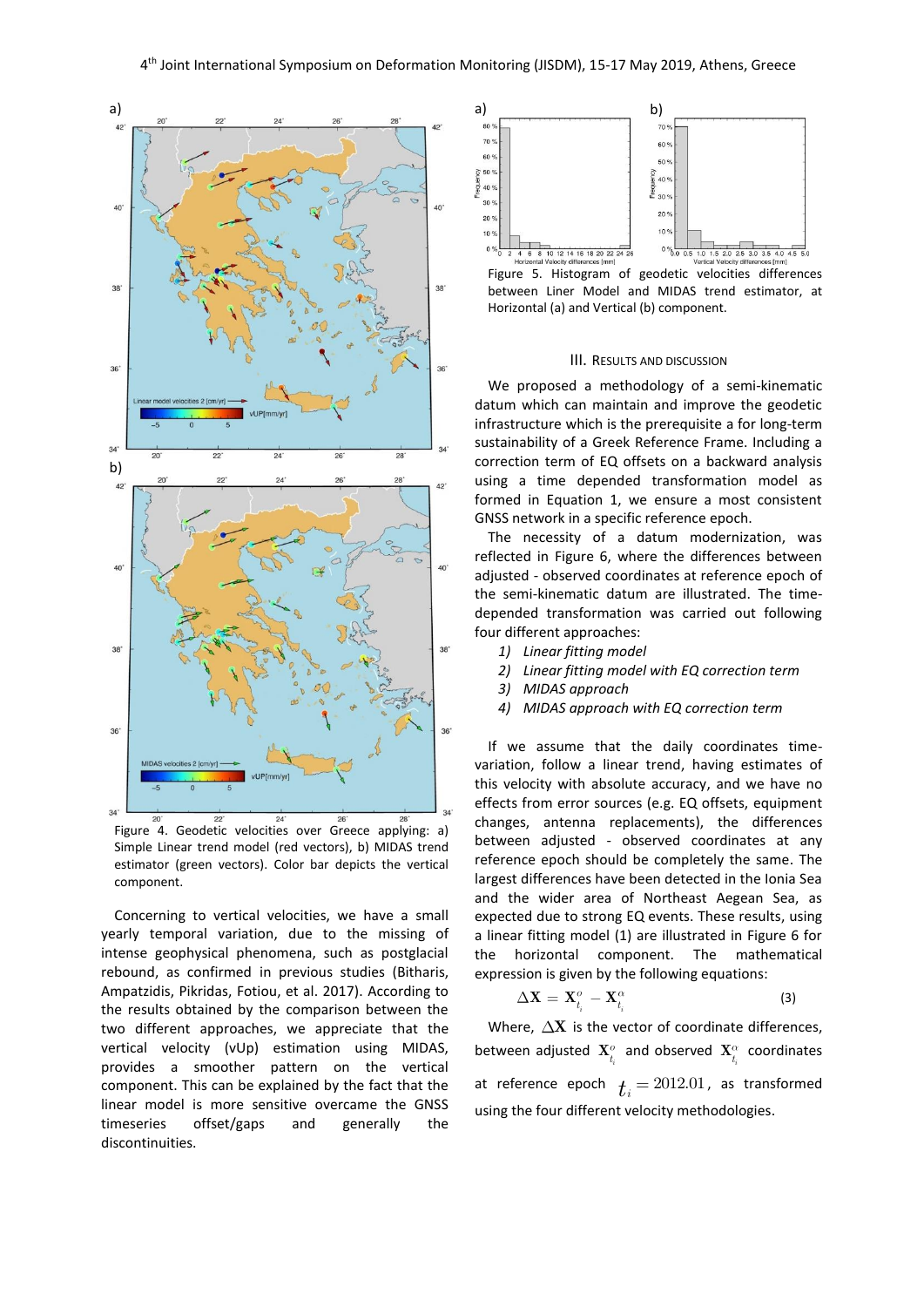

Figure 6. Differences between adjusted - observed coordinates at reference epoch of semi-kinematic datum using geodetic velocities of linear model.

Table 3, lists the statistical quantities between the four different approaches as mentioned. According to the results, we found that the EQ correction term which denoted as  $\mathbf{Eq}^n_{t_i-t_j}$ *n*  $\mathbf{Eq}^n_{t_i-t_i}$ , reduce significant the differences between adjusted and observed coordinates at reference epoch 2012.01. Thus, the mean differences using the correction term reduced more than 62% from 2.1 ±6.4 cm to 0.8 ±0.6 cm for MIDAS and 35% from 4.8 ±1.4 cm to 1.5 ±0.4 cm for simple linear model respectively. Should be note, that an interesting quantity is the standard deviation (STD), which used to quantify the amount of variation/dispersion of the coordinate difference in our case.

Table 3. 3D statistics of different models between adjusted observed coordinates (epoch 2012.01) applying correction

| <b>Statistics</b>   | <b>MIDAS</b> |                           | Linear model |                           |  |
|---------------------|--------------|---------------------------|--------------|---------------------------|--|
| (units: cm)         | Ø            | $\mathbf{Eq}^n_{t_i-t_j}$ | Ø            | $\mathbf{Eq}^n_{t_i-t_j}$ |  |
| <b>MIN</b>          | 0.1          | 0.1                       | 0.2          | 0.2                       |  |
| <b>MAX</b>          | 44.2         | 3.8                       | 33.5         | 10.4                      |  |
| <b>MEAN</b>         | 2.1          | 0.8                       | 1.7          | 1.1                       |  |
| STD                 | 6.4          | 0.6                       | 4.8          | 1.5                       |  |
| $1 - \alpha = 95\%$ | 1.8          | 0.2                       | 1.4          | 0.4                       |  |

| term $\mathbf{Eq}^n_{t_i-t_j}$ and without $\varnothing$ |  |  |
|----------------------------------------------------------|--|--|
|                                                          |  |  |

The largest values of 3D differences (MAX) in the case that we ignore the EQ term ( $\varnothing$ ), are founded in the GNSS stations which are close to EQ events (see; Table 2) as expected. One of the advantage of our methodology is that can minimize these remarkable

values. Especially, the seven GNSS sites with the largest 3D differences are depicted in Figure 7 for the four approaches.



Figure 7. 3D Differences between MIDAS and Linear model approach applying correction term and without.

Summarizing, the MIDAS approach with EQ correction term provides the most reliable results in compare with the remain approaches, in special cases, that we have strong offsets on GNSS timeseries due to EQ activity or discontinuities. However, the linear fitting model with EQ correction term gives acceptable results in the case that coordinates following a linear time-variation. Consequently, in areas with active geodynamic behavior such as: Greece, Italy, New Zealand, Japan, the MIDAS approach with EQ including correction term could be the proper.

The proposed methodology, provides consistent results on discrete points, where a GNSS station has been established, but it not possible to have knowledge in the wider/neighbor area. To overcome this weakness, we develop a methodology where we can combine the theoretical displacements from Okada model, with the observed displacements, as estimated by GNSS analysis. This synthetic methodology, gives the advantage that could provide a continuous deformation field based on GNSS data and geological model, consider the fault/EQ parameters. Essentially, we correct the theoretical displacements to the observed, using some experimental transformation models e.g. 3D affine, Helmert transformations formulas. To evaluate our methodology, we use real data from an extra GNSS site in Lefkada Island, with very encourage results. On this experiment, the differences on the coordinate before and after the EQ using the synthetic methodology reduced from 5 cm to 1 cm in the 3D position.

#### IV. ACKNOWLEDGEMENTS

This research is co-financed by Greece and the European Union (European Social Fund- ESF) through the Operational Programme «Human Resources Development, Education and Lifelong Learning» in the context of the project "Strengthening Human